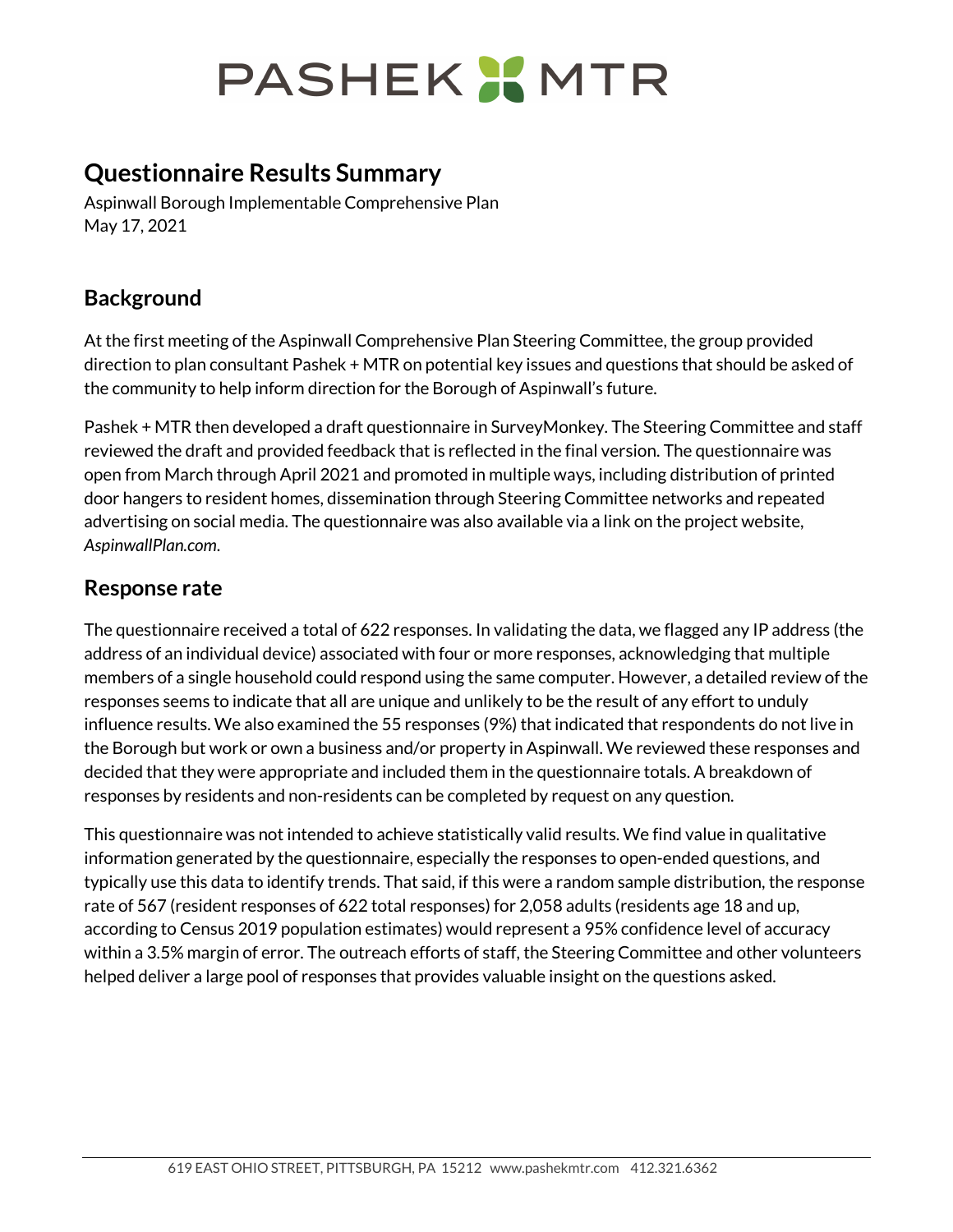# **Findings**

Pashek+MTR summarized the most important responses to the questionnaire. For additional tabulations and much more detail in qualitative comments, see the full questionnaire printout.

# **Q1 Which best describes you? (622 responses)**

| Age range                                          | Respondents as % |  |  |  |  |
|----------------------------------------------------|------------------|--|--|--|--|
| I live in a renter household in Aspinwall Borough. | 11%              |  |  |  |  |
| I live in a homeowner household in Aspinwall       | 75%              |  |  |  |  |
| Borough.                                           |                  |  |  |  |  |
| I live in Aspinwall and work or have a business in | 6%               |  |  |  |  |
| Aspinwall Borough.                                 |                  |  |  |  |  |
| I do not live in Aspinwall, but I work or have a   | 7%               |  |  |  |  |
| business in Aspinwall Borough.                     |                  |  |  |  |  |
| I do not live in Aspinwall, but I own property in  | 2%               |  |  |  |  |
| Aspinwall Borough.                                 |                  |  |  |  |  |

# **Q2 How important are each of these aspects of the Aspinwall community to you today? (625 responses)**

The highest-ranking five aspects were, in order:

- 1. Safe, healthy community to live in (85%)
- 2. Convenience of location (69%)
- 3. Schools (61%)
- 4. Availability of restaurants/bars/coffee shops (56%)
- 5. Shopping/services I need are local/convenient (53%)

The lowest-ranking five aspects were, in order:

- 1. Job or work opportunities
- 2. Public transportation options
- 3. Living close to the river
- 4. Schools
- 5. Family, friends are here

Open-ended responses included walkability, dog-friendliness, diversity, green space/greenery, trails, housing options and a kid-friendly community.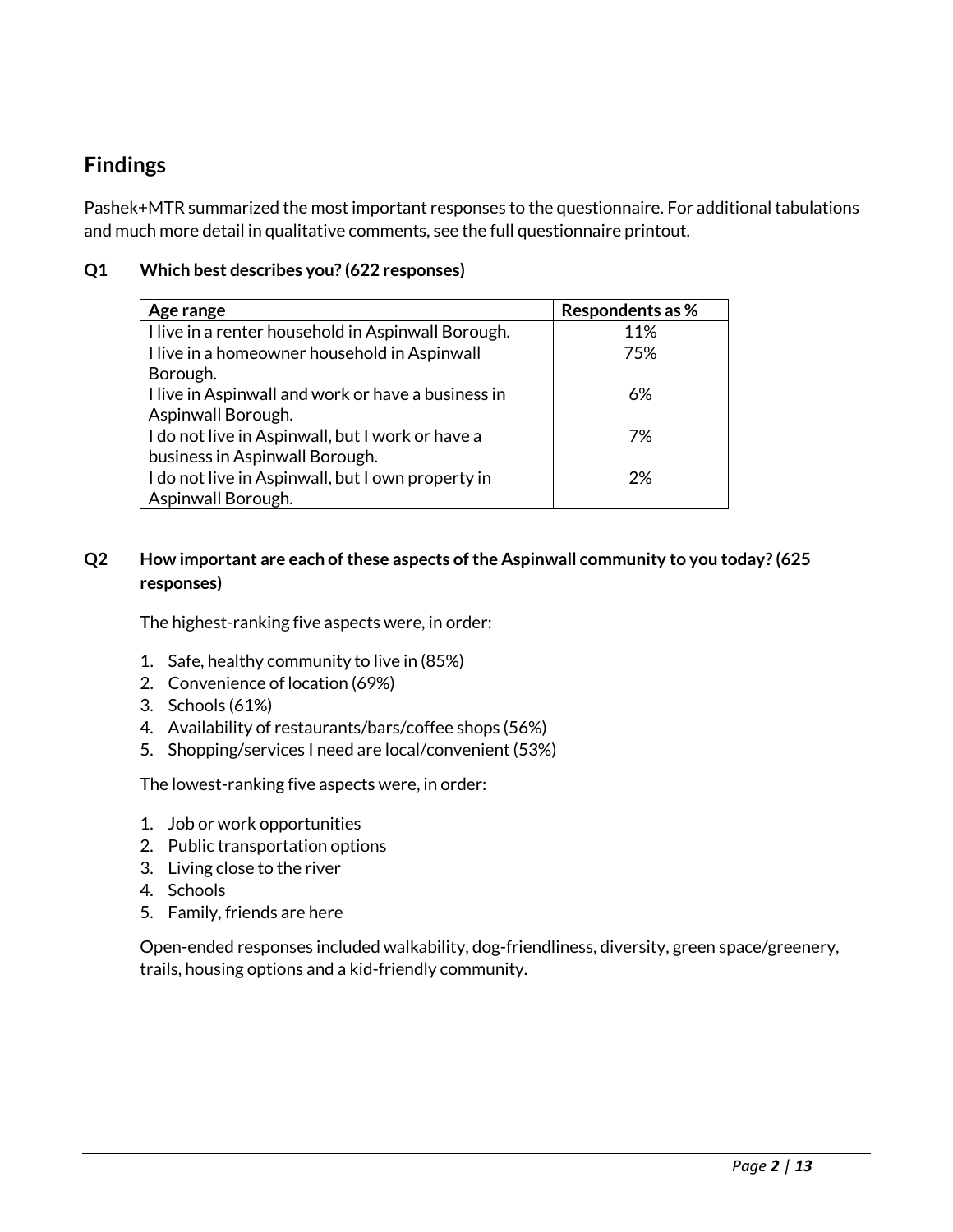# **Q3 We hope to continue efforts to attract and retain businesses in Aspinwall. Which would you like to see moving into the Borough? (534 responses)**

The highest-ranking five features were, in order:

- 1. More restaurants (64%)
- 2. Bakery (54%)
- 3. Micro-brewery (51%)
- 4. Hardware store (45%)
- 5. More specialty shops (44%)

"Other" responses included a library/community center, grocery/convenience store, coffee shop, ice cream shop (that is open in the evening), restaurants/establishments that are open later, bike repair shop, bar or liquor store, pet store/groomer, community pool or gym, farmers market and more diverse restaurants.

## **Q4 What do you like about Aspinwall's business district? (402 responses to this question with almost 500 individual comments)**

Almost half of responses mentioned the value of not having national chain stores. Other similar comments included:

- There's a nice mix of stores and services
- Businesses support the community
- Owners and staff are friendly
- Great outdoor seating for restaurants

The next most frequently mentioned "like" was the easily accessible, walkable nature of the compact business district. This was mentioned by 157 people. Lots of the businesses were mentioned by name as being an asset to the community. Other comments included:

- Attractive storefronts
- Available parking
- Great special events held in the business district
- Business district space has street trees, nice decorative light fixtures, holiday decorations and wide sidewalks

#### **Q5 Do you have any suggestions for Aspinwall's business district? (291 individual responses)**

The most frequently mentioned suggestions were:

- Types of businesses desired: brewery, bakery, ice cream shop
- Preference for more outdoor seating, more kid-friendly restaurants and those that serve breakfast and all-night service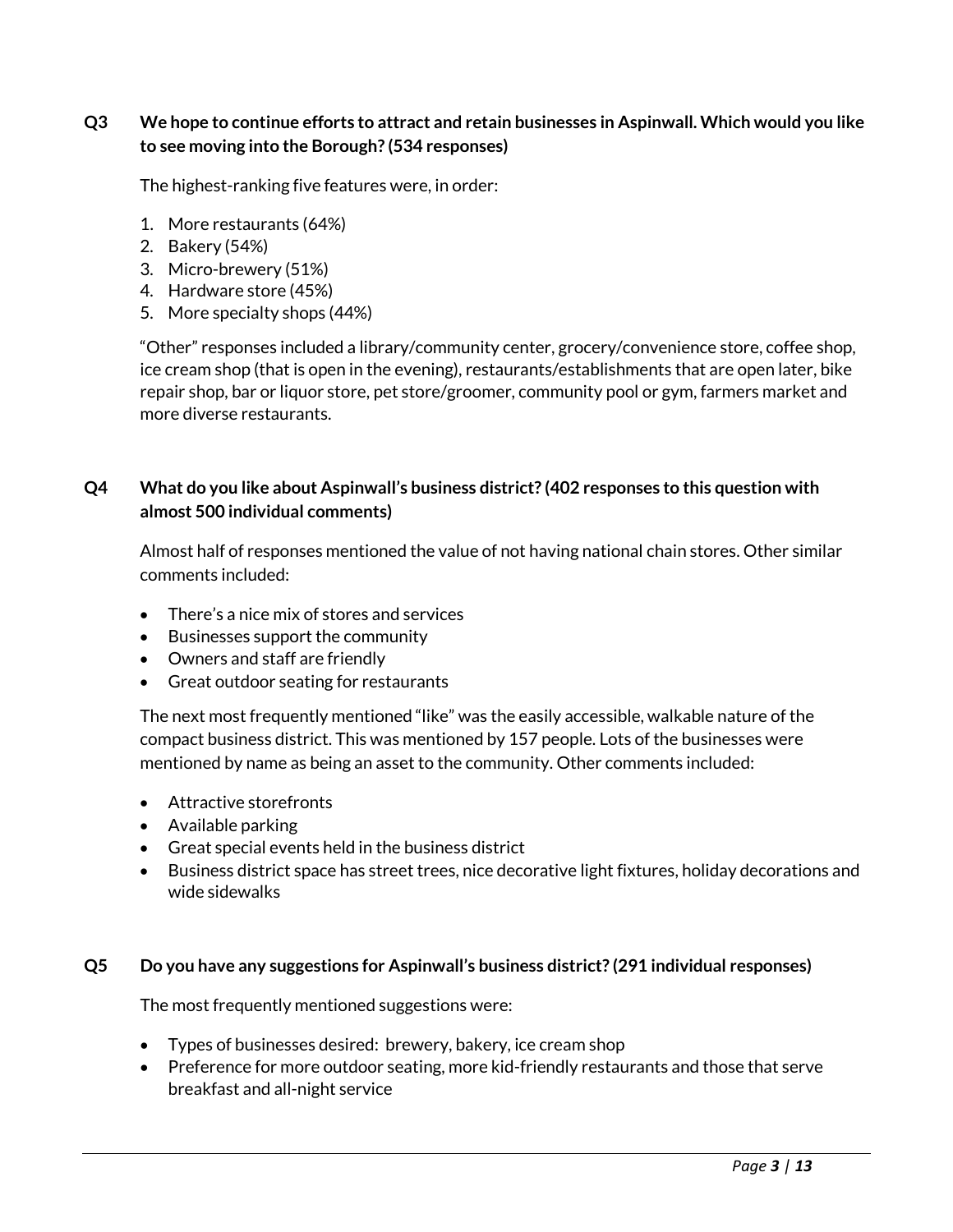- More parking
- Longer hours for the existing shops
- Upgrading building facades, especially along Freeport Road

There were lots of other opinions on how to improve the business district including:

- Cleanup of litter
- A market similar to Patty's Farm Market (it was mentioned several times)
- More benches and bike racks
- More flower boxes and plants in general
- More special events

About 45 other suggestions included adding an electric charging station at the Municipal Parking Lot, more live music, transition from flea market to more of a fresh food market and a coordinated sale day among all the businesses.

#### **Q6 What is your view on the quality of these services in Aspinwall? (541 responses)**

Respondents were asked to rank services (1 being poor and 5 being excellent)

The five highest-ranking services were, in order:

- 1. Fire
- 2. Snow plowing
- 3. EMS
- 4. Police
- 5. Street maintenance

The five lowest-ranking services were, in order:

- 1. Trash collection
- 2. Code enforcement
- 3. Trees (maintenance and rules/regulations)
- 4. Utilities
- 5. Recreation programs and opportunities

#### **Q7 What do you like most about living here? (405 individual responses)**

The top four most frequently mentioned reasons for living in Aspinwall included (from most preference to less):

- Walkable community
- The neighbors are great, lots of families
- People are very friendly
- The community feels safe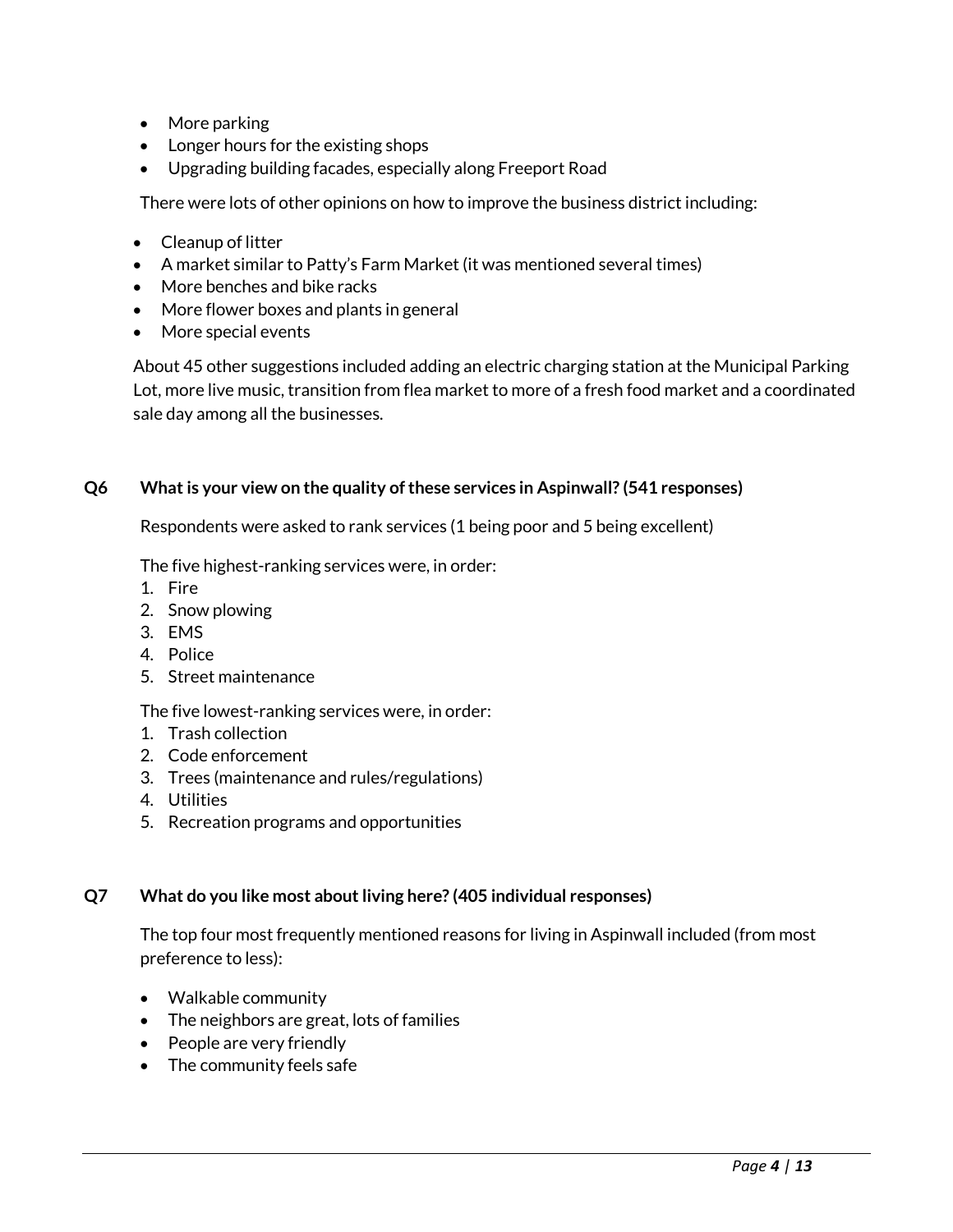Also frequently mentioned were:

- Close to parks and the riverfront
- Great "sense of community" or "small-town vibe"
- Convenient
- Clean (including snow plowing)
- Great schools
- Good housing stock, front porches, well maintained
- Quality, close by business district

# **Q8 When you first enter Aspinwall, usually from Freeport Road, what would you like to see at these gateways? (516 responses)**

|                      | <b>Respondents</b><br>as% |
|----------------------|---------------------------|
| More trees/plants    | 63%                       |
| Love the way it is   | 32%                       |
| Other                | 20%                       |
| Larger gateway signs | 16%                       |
| <b>Banners</b>       | 2%                        |

"Other" responses included greenery, even streets, pedestrian/slow down signs, signs that indicate business districts, trash clean-up, murals, renovated streets/crosswalks, lighting and a more welcoming sign.

# **Q9 Parking was a frequent comment at the May 2019 Visioning Workshop. What issues do you face regarding parking? (401 responses)**

Almost half commented that they did not have a parking problem. The remaining 213 respondents offered an opinion regarding parking issues, usually with very specific detail.

The most frequently mentioned parking problems were:

- Business owners and employees parking in the residential areas
- Too many vehicles per housing unit, especially at rental buildings where tenants park on the street
- Poor parking enforcement by police
- Residents don't use their off-street parking
- The current parking meters were not favored by some, preferring the ability to use credit cards and phone apps to change the time remaining on the meters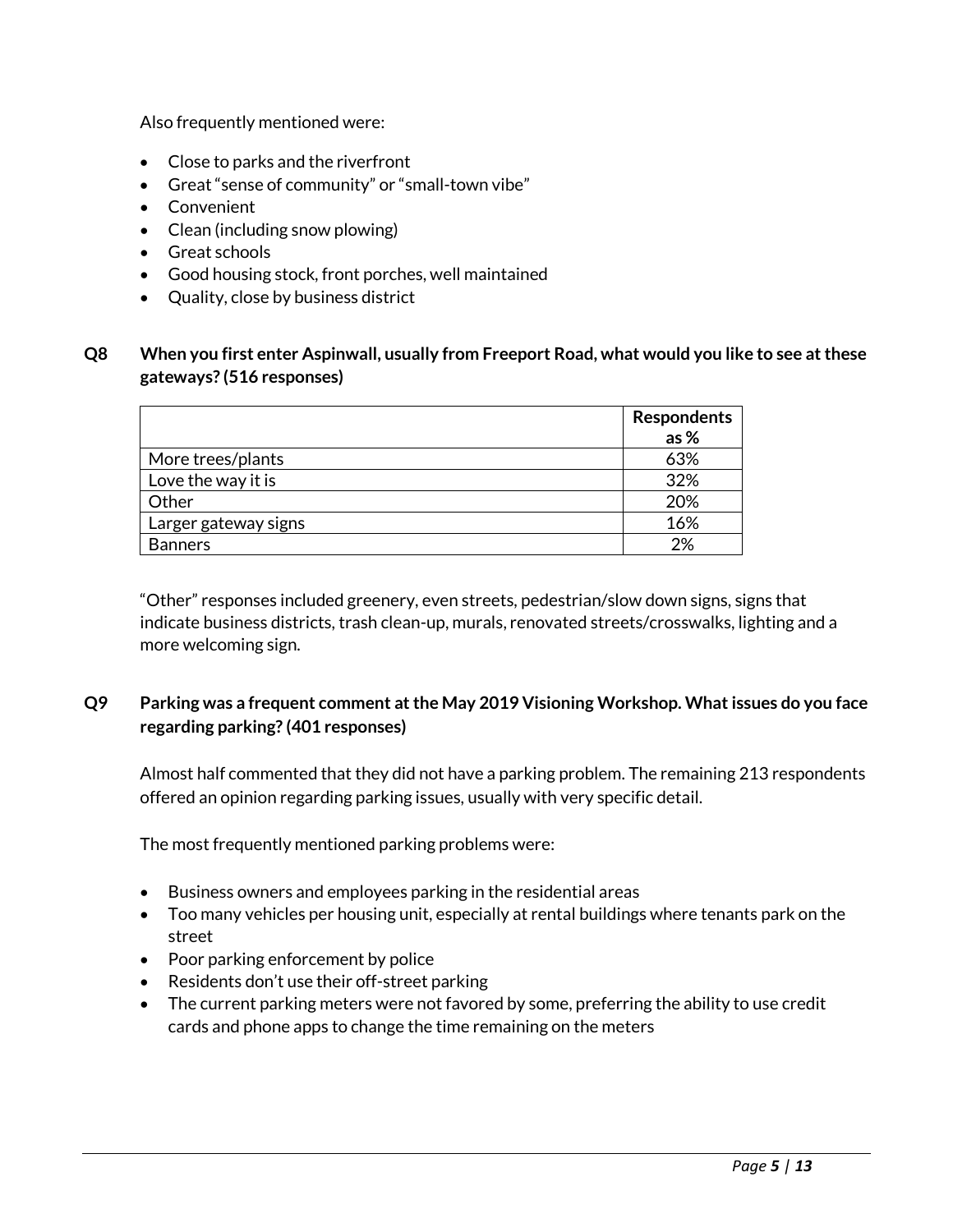Twenty-six respondents reported challenges related to moving their vehicles during street cleaning day. Some suggested that the borough provide alternative parking, especially for those who might be out of town and cannot move their car during the summer months.

**Q10 Recognizing that Freeport Road is a PennDOT-regulated road (changes can be challenging), would you recommend strategies such as narrowing travel lanes to slow traffic on Freeport Road? (522 responses)**

|     | Respondents<br>as % |
|-----|---------------------|
| Yes | 23%                 |
| No  | 77%                 |

# **Q11 Would you recommend speed bump outs, street gardens, or additional stop signs on Borough streets to calm traffic? (525 responses)**

|     | Respondents<br>as $%$ |
|-----|-----------------------|
| Yes | 59%                   |
|     | 1%                    |

## **Q12 Are there any other traffic-related issues we should know about? (288 individual responses)**

By far, the most mentioned concerns were:

- Speeding through the borough
- Rolling through stop signs
- Driving the wrong way on one-way streets
- Lack of enforcement.

#### **Vehicle traffic**

There were mixed views on the speed limit on Freeport Road, with some preferring to increase the efficiency of vehicle throughput and others preferring slower traffic. Some focused on traffic volume along Freeport Road and expressed a desire to discourage people from "cutting through Aspinwall" to get to adjacent neighborhoods or Waterworks Shopping Center.

## **Biking**

Bikes and bike lanes also got mixed reviews, with some wishing the community were more "bike friendly" with safer routes, especially to Aspinwall Riverfront Park, and a few others indicating that they didn't want any bike infrastructure. Some wanted to install speed bumps to slow traffic; others hated the idea of speed bumps. Several locations were suggested for street paving.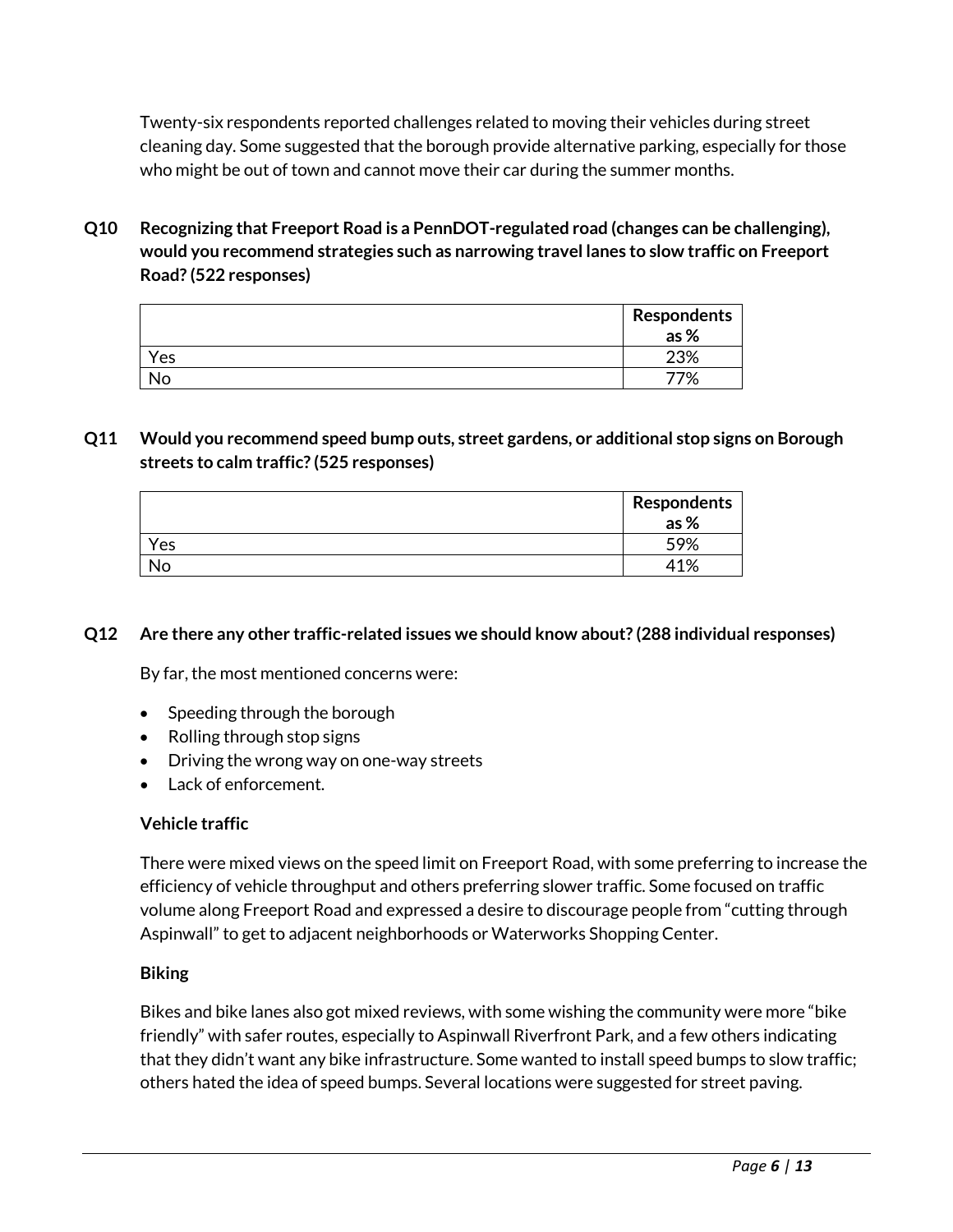The most frequently mentioned intersection control issues were:

- Preventing left turns onto Freeport Road from Eastern Avenue (other non-controlled intersections with Freeport Road were also mentioned)
- The need for a stop sign at Center Avenue and Fifth
- Crossing Freeport Road to the Aspinwall Riverfront Park
- Safe walking path along Center Avenue from upper Aspinwall to lower Aspinwall

# **Q13 If the Borough were to invest in bike infrastructure, which of the following should be a priority? (461 responses)**

|                                              | Respondents<br>as % |
|----------------------------------------------|---------------------|
| Bike racks                                   | 51%                 |
| Painted markings and signs on Freeport Road  | 50%                 |
| Designated bike lanes on residential streets | 31%                 |
| Other                                        | 31%                 |

A majority of "other" responses indicated a reluctance towards bike lanes due to narrow streets and safety concerns. Additional "other" responses mentioned bike trails that connect to the Riverfront Park.

**Q14 Aspinwall has a wonderful variety of owner-occupied and rental properties. A recent survey indicated that there are 67% owner occupied residential properties and 33% rental properties**. **What do you think of the current mix? (525 responses)**

|                                                       | <b>Respondents</b> |
|-------------------------------------------------------|--------------------|
|                                                       | as $%$             |
| It's about right.                                     | 61%                |
| The Borough should help expand opportunities for home | 38%                |
| ownership.                                            |                    |
| The Borough should encourage more rental housing      | 4%                 |
| opportunities.                                        |                    |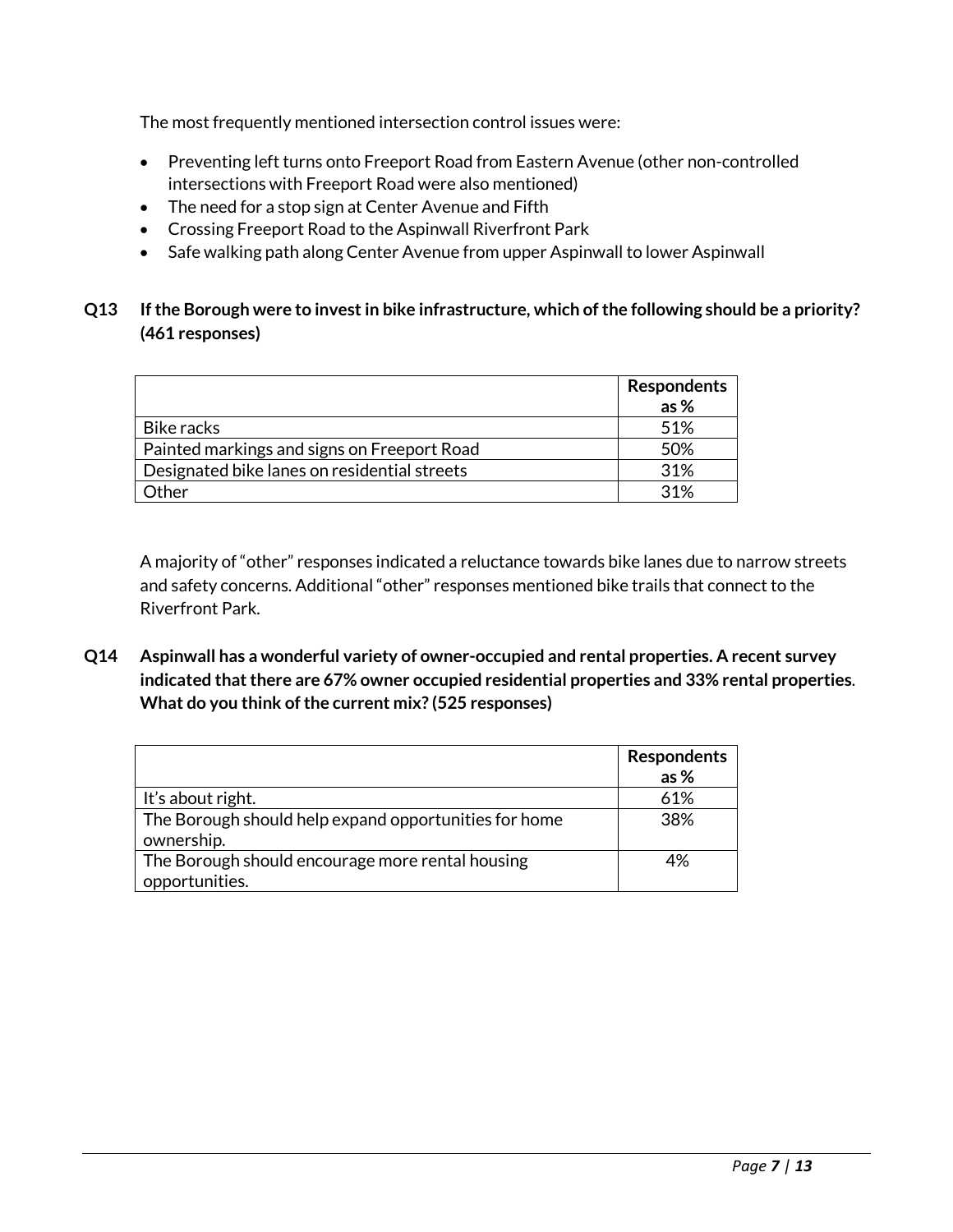**Q15 If the medical building located next to the municipal parking lot became available, how would you like to see it be developed? (516 responses)**

|                                                               | <b>Respondents</b> |
|---------------------------------------------------------------|--------------------|
|                                                               | as $%$             |
| Mixed use with retail on $1st$ floor and office of housing on | 48%                |
| upper floors                                                  |                    |
| Other                                                         | 24%                |
| Commercial development only                                   | 18%                |
| Expansion of the existing parking lot                         | 14%                |
| Continue as it is today                                       | 9%                 |
| Denser housing for seniors                                    | 7%                 |
| A new medical office building of several stories              | 5%                 |
| Residential development only                                  | 2%                 |

"Other" responses include mixed-use residential, a community center, a restaurant or microbrewery, senior housing, and green space.

# **Q16 Food trucks are a growing business type. Would you support the Borough allowing food trucks? (533 responses)**

|     | Respondents<br>as % |
|-----|---------------------|
| Yes | 89%                 |
| No  | 11%                 |

# **Q17 Where would you recommend food trucks be allowed within the Borough? (440 individual responses)**

Of the 440 people who responded to this question, 20 said that the borough should not have food trucks (citing their concern that the trucks would take business away from existing restaurants). Thirty-three residents said this was a great idea and the food trucks should go anywhere in the borough. Four areas were most frequently mentioned:

- In or near any of the Borough's parks 174
- In the Municipal Parking Lot 166
- In the Commercial/Brilliant area of the business district 151
- Aspinwall Riverfront Park 104

Eighteen suggested that the food trucks be part of special events like festivals, street closings or block parties. Eleven thought that Alley A would be a good location for food trucks. Five other locations were mentioned by a few people.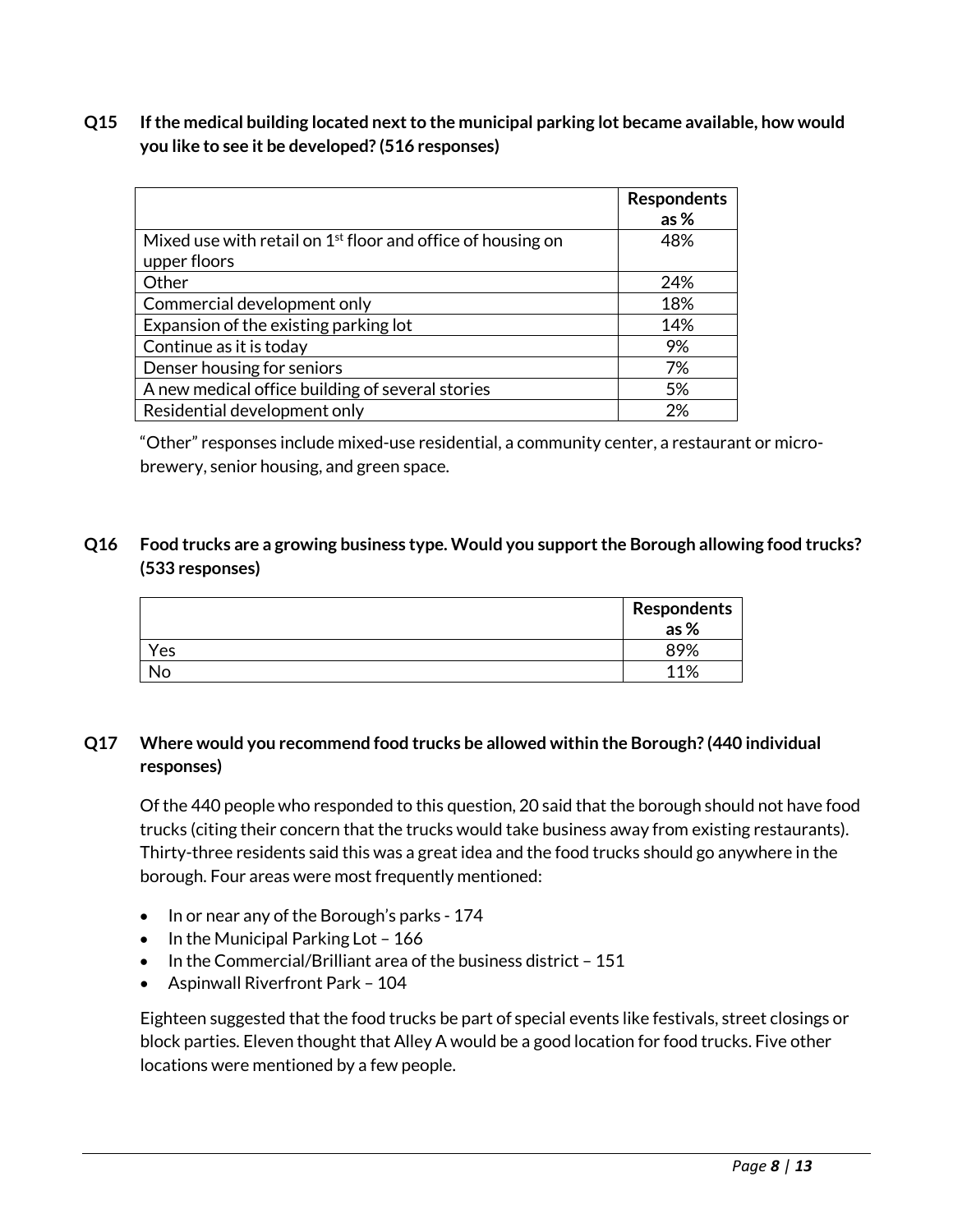**Q18 Ben Killian Filed and the Fifth Street Playground have provided wonderful experiences for generations. If the plan recommends an update to these facilities, what would they be? (517 responses)**

|                                               | <b>Respondents</b> |
|-----------------------------------------------|--------------------|
|                                               | as%                |
| More trees                                    | 46%                |
| Picnic pavilions                              | 44%                |
| Community garden                              | 43%                |
| Multi-use fields such as soccer/lacrosse/etc. | 38%                |
| More playground areas                         | 27%                |
| Other                                         | 26%                |
| Pickleball courts                             | 24%                |

"Other" responses included a year-round dog park, benches, readily available bathrooms, a swimming pool and a running track.

**Q19 How often do you, including family members, visit the following parks during warmer weather? (541 responses)**

|                      | Don't | 1-5 Times/Year | $6 - 10$   | $11 - 20$  | Frequently |
|----------------------|-------|----------------|------------|------------|------------|
|                      |       |                | Times/Year | Times/Year |            |
| <b>Aspinwall</b>     | 23%   | 37%            | 10%        | 8%         | 22%%       |
| Fireman's            |       |                |            |            |            |
| <b>Memorial</b>      |       |                |            |            |            |
| Park                 |       |                |            |            |            |
| <b>Aspinwall</b>     | 34%   | 21%            | 10%        | 8%         | 27%        |
| <b>Fifth Street</b>  |       |                |            |            |            |
| Playground           |       |                |            |            |            |
| <b>Aspinwall</b>     | 21%   | 29%            | 14%        | 9%         | 27%        |
| <b>Recreation</b>    |       |                |            |            |            |
| Area Ben             |       |                |            |            |            |
| <b>Killian Field</b> |       |                |            |            |            |
| Dog Parks            | 60%   | 9%             | 7%         | 5%         | 19%        |
| within               |       |                |            |            |            |
| <b>Aspinwall</b>     |       |                |            |            |            |
| Riverfront           | 10%   | 14%            | 14%        | 11%        | 50%        |
| Park                 |       |                |            |            |            |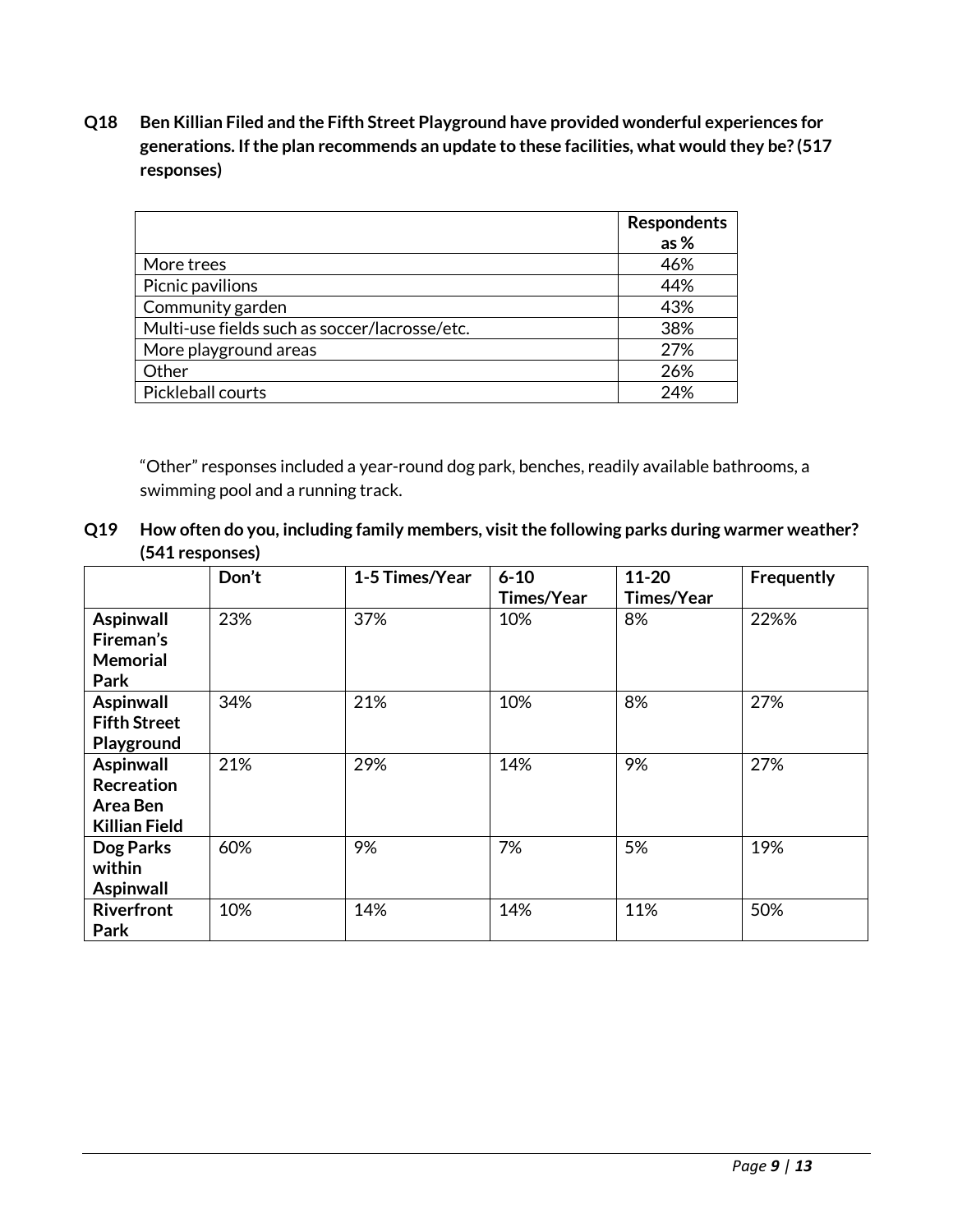|                      | Don't | 1-5 Times/Year | $6 - 10$   | $11 - 20$  | Frequently |
|----------------------|-------|----------------|------------|------------|------------|
|                      |       |                | Times/Year | Times/Year |            |
| <b>Aspinwall</b>     | 56%   | 22%            | 7%         | 4%         | 11%        |
| Fireman's            |       |                |            |            |            |
| <b>Memorial</b>      |       |                |            |            |            |
| Park                 |       |                |            |            |            |
| <b>Aspinwall</b>     | 63%   | 16%            | 7%         | 4%         | 9%         |
| <b>Fifth Street</b>  |       |                |            |            |            |
| Playground           |       |                |            |            |            |
| <b>Aspinwall</b>     | 55%   | 21%            | 6%         | 4%         | 15%        |
| <b>Recreation</b>    |       |                |            |            |            |
| Area Ben             |       |                |            |            |            |
| <b>Killian Field</b> |       |                |            |            |            |
| Dog Parks            | 66%   | 9%             | 5%         | 3%         | 17%        |
| within               |       |                |            |            |            |
| <b>Aspinwall</b>     |       |                |            |            |            |
| <b>Riverfront</b>    | 25%   | 23%            | 16%        | 8%         | 29%        |
| Park                 |       |                |            |            |            |

**Q20 How often do you, including family members, visit the following parks during the winter? (538 responses)**

# **Q21 In what age range do you fall? (533 responses)**

|                 | Respondents<br>as% |
|-----------------|--------------------|
| 31 to 50        | 51%                |
| 51 to 64        | 23%                |
| 65 or older     | 14%                |
| 19 to 30        | 7%                 |
| Younger than 18 | 0%                 |
|                 |                    |
|                 |                    |

**Q22 How long have you lived in, worked in or had a business in Aspinwall? (534 responses)**

|                    | Less than 5 | 6-15 Years | More than 15 |
|--------------------|-------------|------------|--------------|
|                    | Years       |            | Years        |
| <b>Lived Here</b>  | 26%         | 32%        | 41%          |
| <b>Worked Here</b> | 44%         | 33%        | 22%          |
| Owned a            | 60%         | 24%        | 16%          |
| business here      |             |            |              |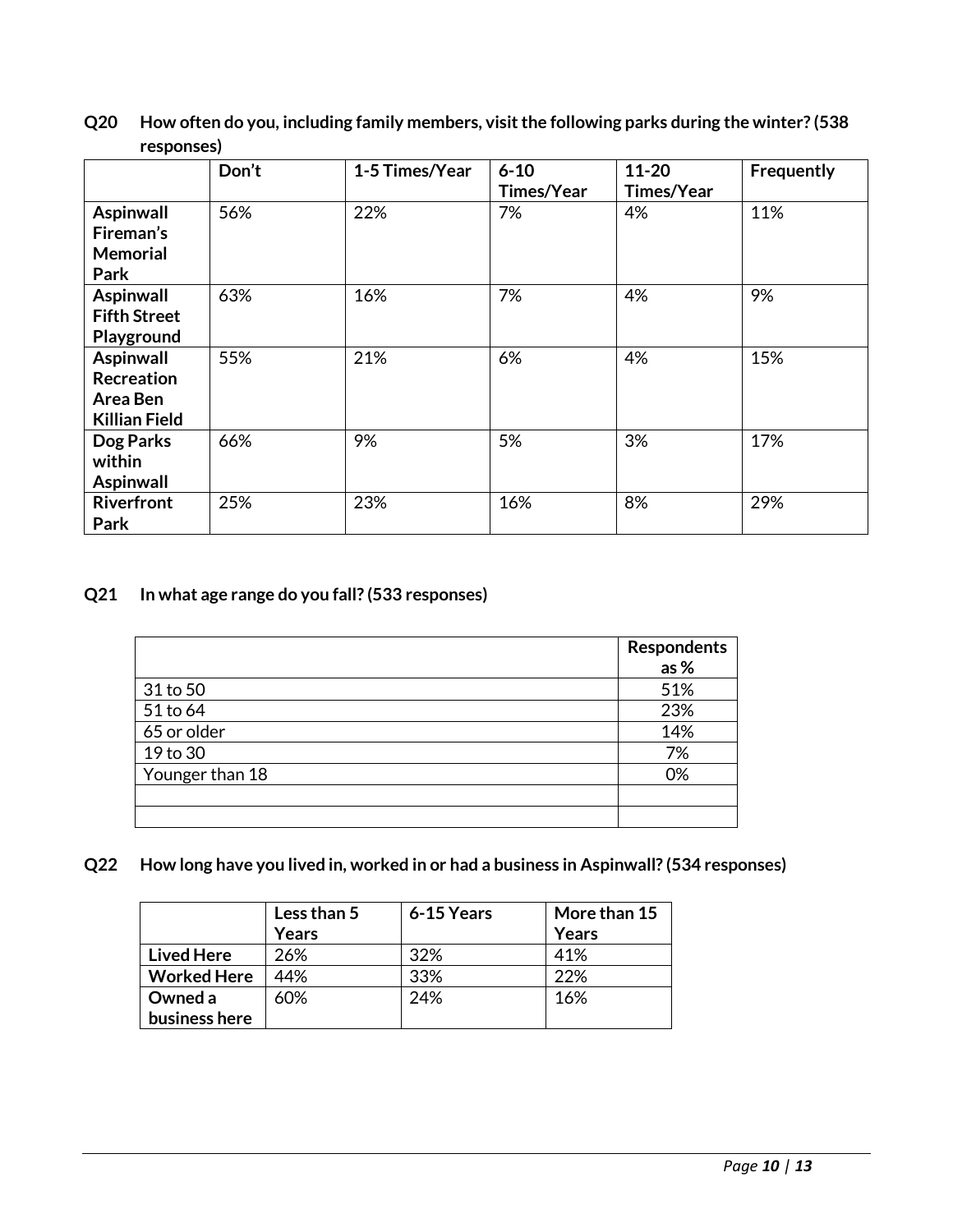#### **Q23 What is one thing you would be willing to do to improve Aspinwall? (507 responses)**

|                                                             | <b>Respondents</b> |
|-------------------------------------------------------------|--------------------|
|                                                             | as $%$             |
| Work at clean-up day                                        | 14%                |
| Improve the appearance of my property                       | 13%                |
| Pay slightly increased taxes to fund new initiatives coming | 12%                |
| from the Comprehensive Plan                                 |                    |
| Help to promote Aspinwall                                   | 9%                 |
| Help to implement some specific elements of the             | 9%                 |
| comprehensive plan, once it is completed                    |                    |
| Other                                                       | 9%                 |
| Serve on a committee or board                               | 8%                 |
| Volunteer with the schools or a non-profit organization     | 8%                 |
| Attend council or commission meetings                       | 6%                 |
| Maintain a flower garden in a public space                  | 5%                 |
| Plant a tree                                                | 4%                 |
| Run for elected office                                      | 1%                 |

"Other" responses included planting or clean-up days, all of the above and planning events.

## **Q24 If you would like to add comments that would help us better understand issues, or suggest ways of improving Aspinwall, please add them below. (176 responses)**

Many of the 176 responses to this question were thoughtful and lengthy. Main issues have been clustered under topics below for possible consideration for the comprehensive plan.

## **Zoning**

- Regulation of temporary signs
- Maintenance of rental properties
- Noise ordinances
- Discourage conversion from single family to multi-family
- Parking requirements for multi-family units

## **Communications**

- Address perception that zoning is not enforced fairly
- Address perception that police do not enforce regulations
- Getting the word out better, a "central spot" for information, a "one-stop website shop"
- Letting people know periodically about construction on Route 28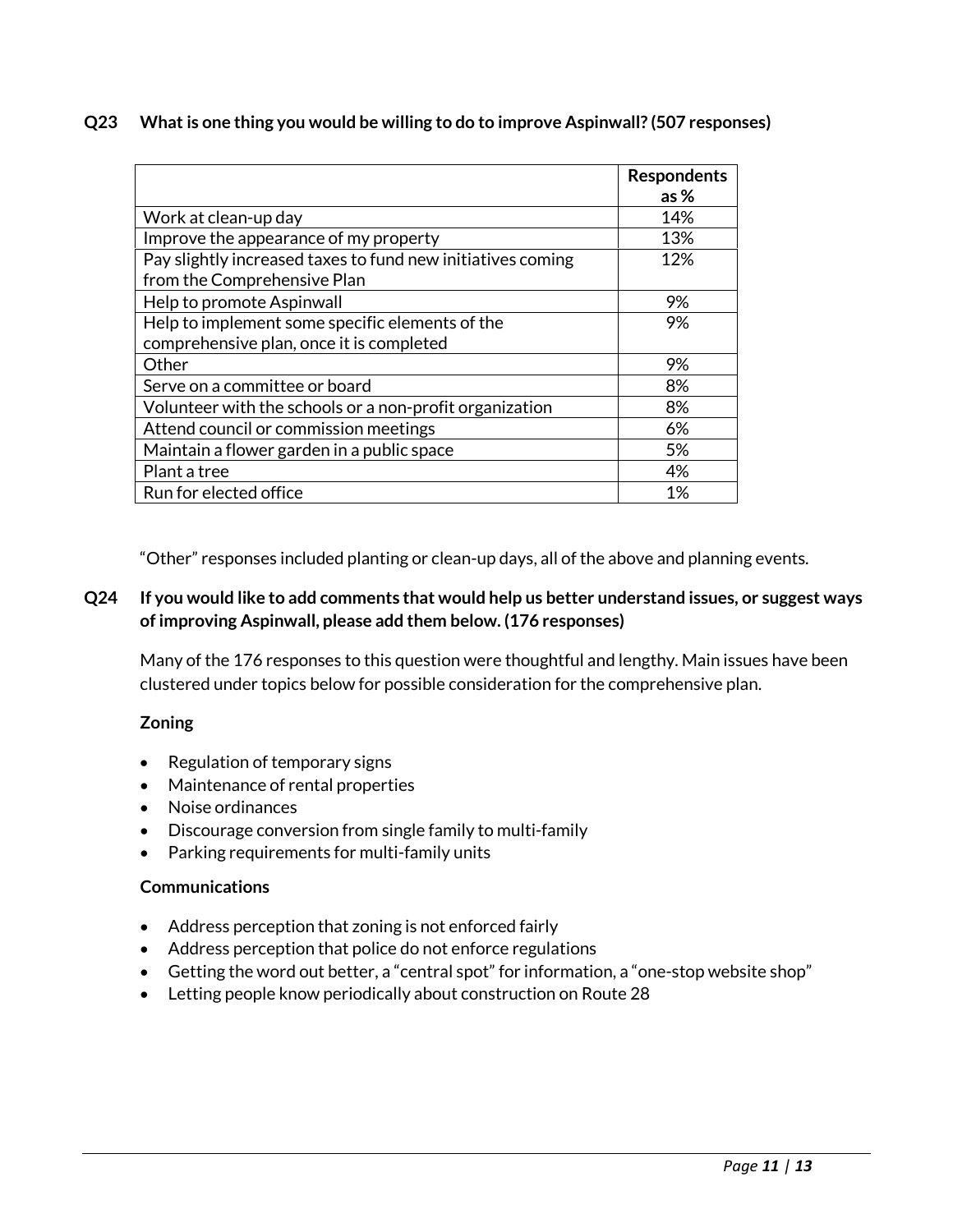## **Future Land Use**

- Consider developing marina area for waterfront properties
- How to encourage positive improvements in the R47 development
- Uses for the former Patty's Farm Market at Delafield and Freeport Road
- Rental properties

#### **Connectivity**

- Non-motorized connection between upper and lower Aspinwall
- Safe route to Aspinwall Riverfront Park, entrance off Freeport Road specifically improved
- Share the road signage on Freeport Road
- Connection from Municipal Parking Lot to Aspinwall Riverfront Park over Freeport Road and RR
- Enhance pedestrian connections to reinforce destination for walkability
- Continue discussions about the potential for use of the RR bridge from Aspinwall to Pittsburgh

## **Parks and Green Space**

- Preserve existing green space/parks
- Add planters and flowers in the Commercial/Brilliant business area and at the corner of Delafield/Freeport Road
- Year-round dog park; eliminate large ballfield
- Keep adding shade trees wherever possible, especially along Freeport Road
- Continue to support the Aspinwall Riverfront Park
- Provide shade canopies in the parks
- Convert the roller hockey rink
- Try "Open Streets" concept several times through the summer
- Encourage adult recreation opportunities
- More special events other than National Night Out, maybe block parties
- Community Garden

#### **Sustainability**

- Composting area
- Use of renewable energy by borough
- Electric charging stations
- Invest in clean water infrastructure
- Be a leader in "Eco/Green initiatives"
- Recycling drop off area, especially for renters to use
- Consider a solar array on borough property or on a municipal rooftop
- Consider aspects of EcoDistricts that Sharpsburg, Etna and Millvale have created that might apply